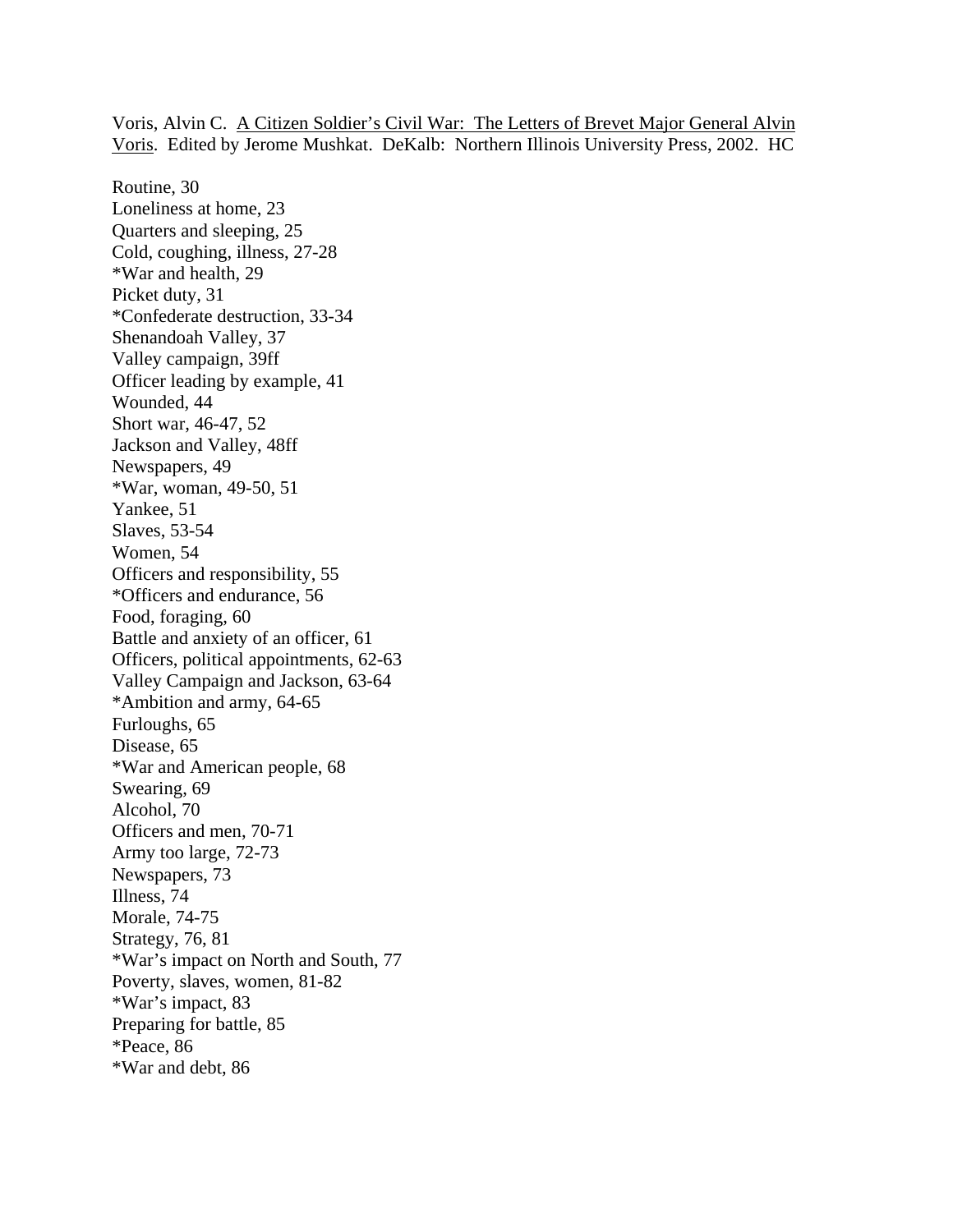1862 election, 87-88 \*McClellan and Lincoln, 88 Regiments depleted, 89-90 Strategy and Lincoln, 90 Confederate determination, 91 Grumbling and complaining, 92 \*Modern war, 97-98 Army of Potomac, 98 Slavery, 98 Unionist election, 99 Morale, pay, 101 \*Domestic impact of war, 101-2 \*Glory, 102 Preparing for death, 103-4 Slaves, contraband camps, 106, 107 \*Impact of war on soldiers, 111-12 Washing and bathing, 119 Hooker, 120 Newspaper letters and drawings, 123-24 Fraternization, 125 Professional vs. volunteer officers, 125, 126, 128 Illness and disease, 127 Fort Wagner, 130 Marriage letters, 138 Election, Copperheads, 140-41,142-43 \*War and families, 141 Conscription, 145-46, 148 Soldier morale, cheerful, 147 Slave servants, 147-48 Strategy, 150, 165 Skeleton regiments, 151 Prisoners retaliation, 152 Lincoln and Chase, 152 Christmas, 153 Conscription, 155 Alcohol, 157 Washington, Ben Wade, 159 Christian Commission, religious service, 159 White House levee, 162 Bermuda Hundred, 167ff Battle and slaughter, 173-74 Horrors of war, 180 Grant, 183 Northern divisions, 184 \*Union, 184